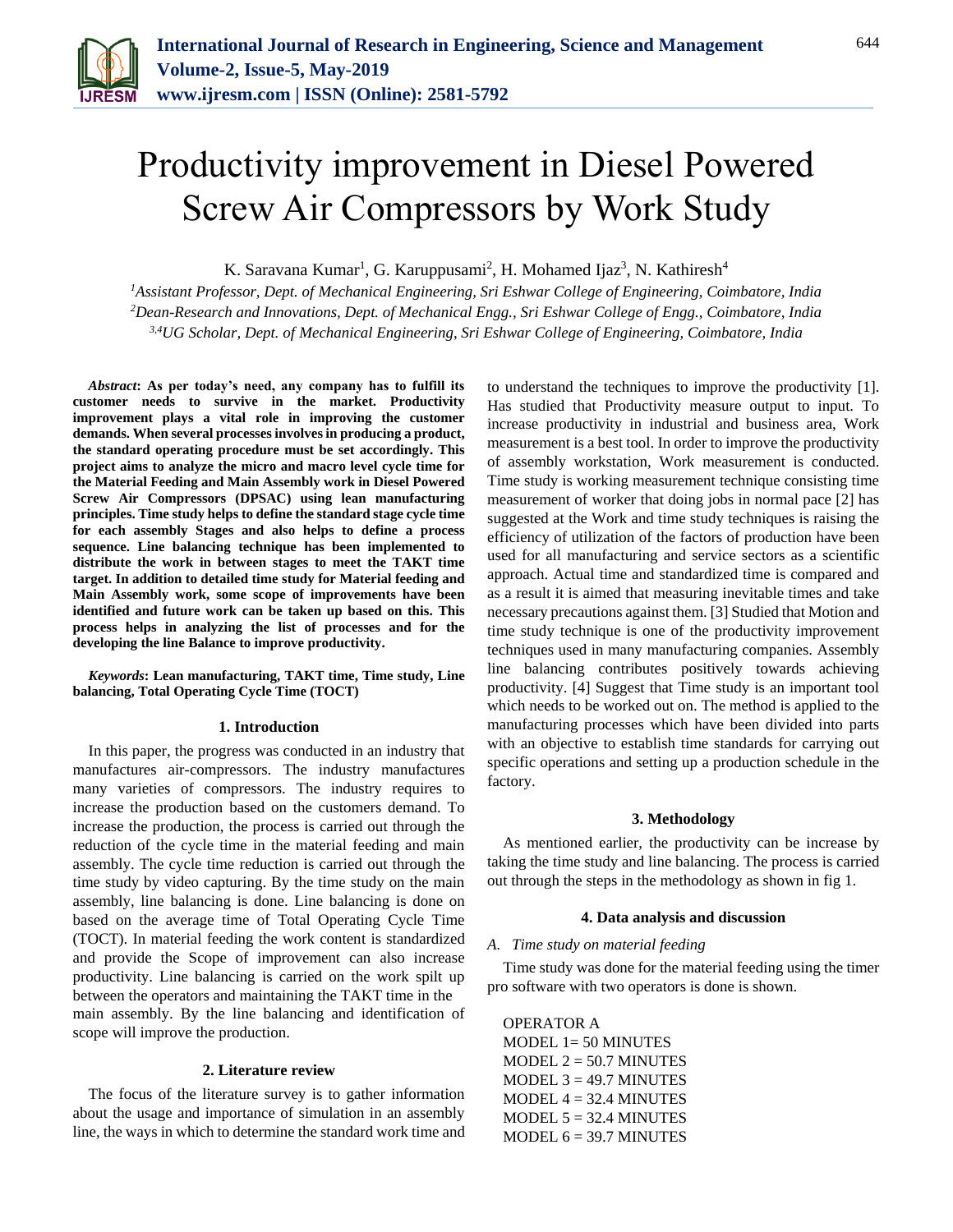

OPERATOR B

MODEL 1= 29 MINUTES  $MODEL$   $2 = 27$  MINUTES  $MODEL$  3 = 35 MINUTES MODEL  $4 = 30$  MINUTES MODEL  $5 = 26$  MINUTES



Fig. 1. Methodology

#### **5. Time study on main assembly**

Time study on the main assembly is taken place by the 3 different models, the cycle time is carried out by the video capturing and TOCT is noted. Time study on main assembly for 3 models are taken as TOCT

MODEL 1

Scope of improvement in material feeding operator B Scope of Improvement Benefits Time Reduction (Minutes) Material Feeding material feeding trolley standardization Searching of Material Bin is Avoided 2-5 Minutes Material flow rack can be installed in Diesel Tank Sub Assembly Movement Can be Reduced 1-3 Minutes Fasteners List Must Be Standardised For Main Assembly Kitting Human error & wrong fasteners kitting can be avoided 5-8 Minutes Fasteners Kitting can be Moved to Store & should be in Work Can be Reduced and work from Operator A can be 20-25 Minutes

B.

balanced with Operator

Table 2

TOCT = 500 MINUTES AVERAGE TIME = 36 MINUTES

preset form.

MODEL 2 TOCT = 526 MINUTES AVERAGE TIME = 38 MINUTES

MODEL 3 TOCT = 576 MINUTES AVERAGE TIME = 41 MINUTES

### *A. Line balancing on main assembly*

Line balancing is done for improve productivity. Line balancing is based on the principle of lean manufacturing technique. By the line balancing, the TOCT is reduced and work content is shared up for the operators. Line balancing is done based on the time study on main assembly for 3 different models. In line balancing, the work content is divided up on the average time of the TOCT. In Line balancing, work content is equalized for 9 stages to avoid the bottle neck time.

MODEL 1  $TOCT = 467.82$  MINUTES AVERAGE TIME = 26 MINUTES

MODEL 2 TOCT = 492 MINUTES AVERAGE TIME = 27 MINUTES MODEL 3

| Scope of Improvement                       | <b>Benefits</b>                                                                  | Time Reduction (Minutes)  |
|--------------------------------------------|----------------------------------------------------------------------------------|---------------------------|
| Engine<br>Packing Cover Should<br>be       | Difficulty in Bending and Folding the cover will be eliminated                   | 4-6 Minutes               |
| Changed to a different material            |                                                                                  |                           |
| Keeping the Waste Bin near to the Engine   | Movement Can be Reduced                                                          | 2-3 Minutes               |
| Sub Assembly.                              |                                                                                  |                           |
| Material Feeding material feeding trolley  | "Giving the Engine parts to main assembly and Sub Assembly and placing engine    | 7-10 Minutes              |
| standardization                            | manual and Certificate in the rack", this work allocated to operator B. Movement |                           |
|                                            | Can be Reduced for Operator A, since two activities will be covered by Operator  |                           |
|                                            | B during his movement. Currently both operators move separately to all stages.   |                           |
| Hose covers<br>work<br>be<br>to<br>removal | No Need of Removing the Cover                                                    | 9-12 Minutes<br>(based on |
| eliminated by provision of standardized    |                                                                                  | Model)                    |
| material transfer/feeding method           |                                                                                  |                           |
| Keeping of Hoses in the material Trolley   | Movement Can be Reduced and the hose trolley layout space can be freed           | 2-4 Minutes               |
| With standard Material Trolley             |                                                                                  |                           |

Table 1 Scope of improvement in material feeding operator A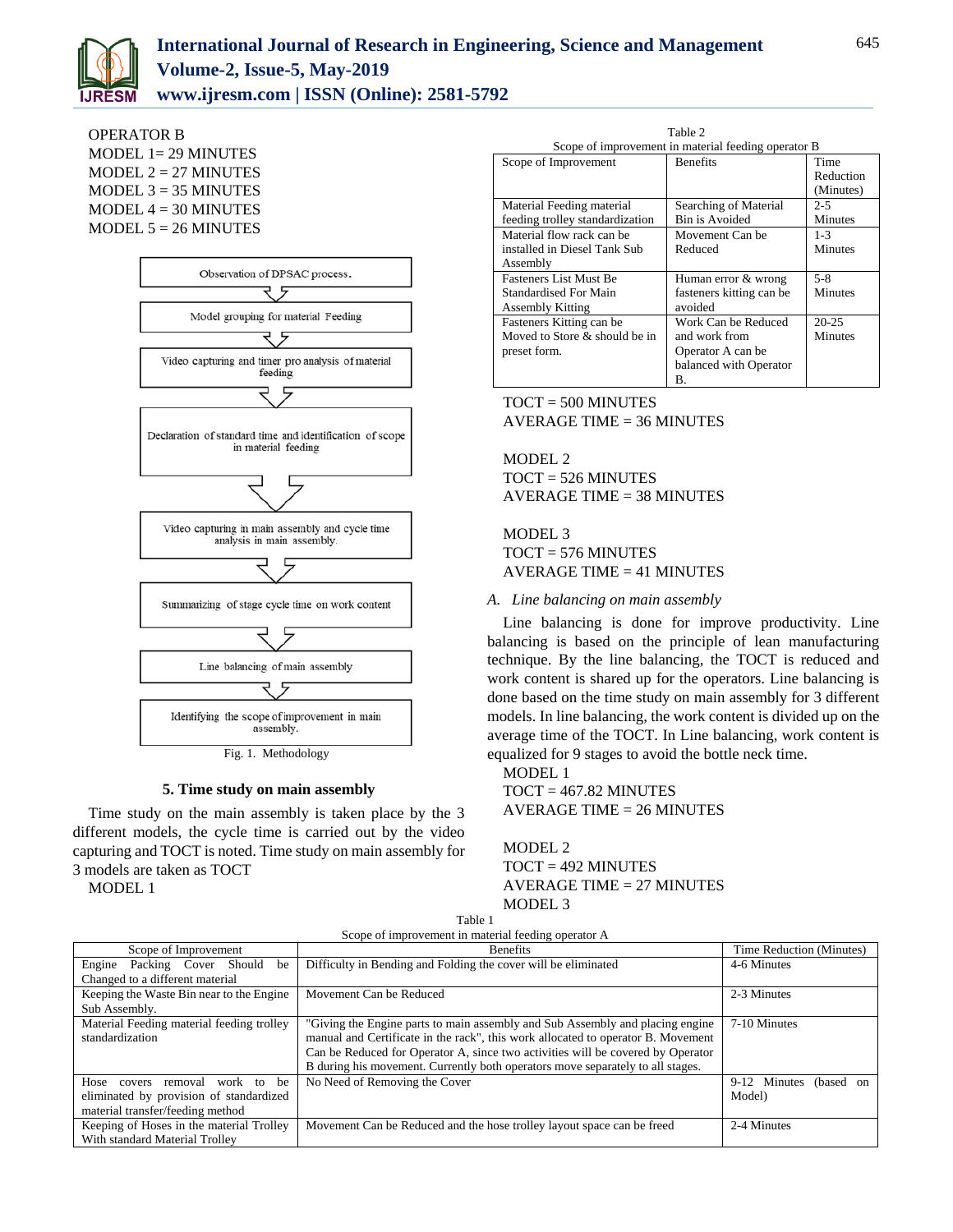

TOCT = 560 MINUTES AVERAGE TIME = 31 MINUTES

## *B. Improvement by line balancing*

Line balancing helps to improve the productivity. By the line balancing, the Total Operating Cycle Time (TOCT) is reduced and work is completed within the TAKT time. By the line balancing, improvement is carried out by graph.



Fig. 2. Before line balancing



*C. Scope of improvement in main assembly*

| Scope of Improvement                                                                           | <b>Benefits</b>                                                          | Time<br>Reduction<br>(Minutes)           |
|------------------------------------------------------------------------------------------------|--------------------------------------------------------------------------|------------------------------------------|
| Fasteners Kitting bin in Main<br>assembly Can be Given in Pre<br>Set for Each Stages           | Cycle time will be<br>Reduced by taking<br>Corresponding Bolt<br>and Nut | 3-5 Minutes<br>For Each<br><b>Stages</b> |
| <b>Fasteners Taking in Canopy</b><br>Can be Moved to Material<br>Feeding (By Future to Stores) | Cycle time will be<br>Reduced by taking<br>Corresponding Bolt<br>and Nut | 2-3 Minutes                              |
| Material Trolley must be<br><b>Standardized For Main</b><br>Assembly                           | No need of Searching<br>Parts                                            | 3-5 Minutes<br>For Each<br><b>Stages</b> |
| Fixture To be Designed For<br>Air end And Engine Coupling                                      | Easily Assembled in<br>the Base                                          | 7-10 Minutes<br>For Stage 1              |
| Separate Tools is Provided For<br>the Each Operator Team                                       | Movement Can be<br>Reduced                                               | 5-7 Minutes                              |
| <b>Mudguard Cover Removing</b><br>Can be Moved To store                                        | Cycle time will be<br>Reduced                                            | 1.6-2 Minutes                            |

Table 3 Scope of improvement in main assembly

*D. Scope for future development in main assembly*

| Table 4                                       |                                      |  |  |  |
|-----------------------------------------------|--------------------------------------|--|--|--|
| Scope for future development in main assembly |                                      |  |  |  |
| Scope of Improvement                          | <b>Benefits</b>                      |  |  |  |
| Automatic Guided                              | No Need of Pushing the Trolley       |  |  |  |
| Vehicle(AGV) Is Implemented                   | and Remote Control is easy to        |  |  |  |
| On Behalf of Assembly Trolley                 | Move the Line                        |  |  |  |
| Separate Assembly Line is need                | No Need of waiting the Line to       |  |  |  |
| for Large Model                               | Move And Work Can be Achieved        |  |  |  |
|                                               | By Takt Time                         |  |  |  |
| On base of IOT(Internet On                    | Build up Card And Check List Can     |  |  |  |
| Things), Tablet Can be Provided               | Be Taken Placed in Tablet and        |  |  |  |
| For Each Operator team                        | Waste Capturing Can be Easily        |  |  |  |
|                                               | Monitored                            |  |  |  |
| Fasteners Kitting Can be Taken                | Reduce Time For Kitting the          |  |  |  |
| by Pick & Place Robot                         | <b>Fasteners in Material Feeding</b> |  |  |  |
| Bar Code Should be Taken for                  | Easily Scan And Enter in the Build   |  |  |  |
| Each Components And Each                      | Up card By Using Tablet              |  |  |  |
| unit                                          |                                      |  |  |  |

# **6. Conclusion**

Thus, the productivity improvement is carried out through the time study in main assembly and material feeding. From the Video Study, the Cycle time is calculated stage wise and the process sequence is determined for Material feeding and Main assembly activity. Scope of Improvement has been identified for cycle time reduction in Material feeding activity and this can be the basis for future work. The stage wise time study of Main assembly is analyzed to identify the bottle neck operation & thereafter line balancing technique is implemented to balance the work as per TAKT time.

#### **References**

- [1] Lusia Permata sari hartanti, "Work measurement approach to determine standard time in assembly line", International Journal of Management and Applied Science, Oct. 2016.
- [2] Cengiz Duran, AyselCetindere, Yunus Emre Aksu, "Productivity improvement by work and time study technique for earth energy-glass manufacturing company", 4th World Conference on Business, Economics and Management, WCBEM, Procedia Economics and Finance 26 (2015)  $109 - 113$ .
- [3] A. SaiNishanth Reddy, P. Srinath Rao and Rajyalakshmi G., "Productivity improvement using time study analysis in a small scale solar appliances industry- a case study", ARPN Journal of Engineering and Applied Sciences, January 2016
- [4] AshutoshGauniyal, Kamlesh Pant and Ashish Agarwal, "Time study model of a compact fluorescent lamp manufacturer in India", National Conference on "Recent Advances in Mechanical Engineering" RAME – 2014, January 2014.
- [5] V. NaveenPrabhu, K. SaravanaKumar, T. Suresh and M. Suresh," Experimental investigation on tube-in-tube heat exchanger using nanofluids", Advances in Natural and Applied Sciences, Vol 10(7), (2016), pp. 272-278.
- [6] Kumar, R. S., Alexis, J., & Thangarasu, V. S. (2017). Optimization of high speed CNC end milling process of BSL 168 Aluminium composite for aeronautical applications. Transactions of the Canadian Society for Mechanical Engineering, 41(4), 609-625.
- [7] Ramakrishnan, T., Sathish, K., Sampath, P. S., & Anandkumar, S. (2016). Experimental investigation and optimization of surface roughness of AISI 52100 alloy steel material by using Taguchi method. Advances in Natural and Applied Sciences, 10(6 SE), 130-138
- [8] Venkatesh, S., Balasubramani, S., Venkatramanan, S., & Gokulraj, L. "Standardization of hpx spool for lead time reduction of string test", Journal of Mechanical and Civil Engineering, Vol. 2, No. 6, pp. 62-79.